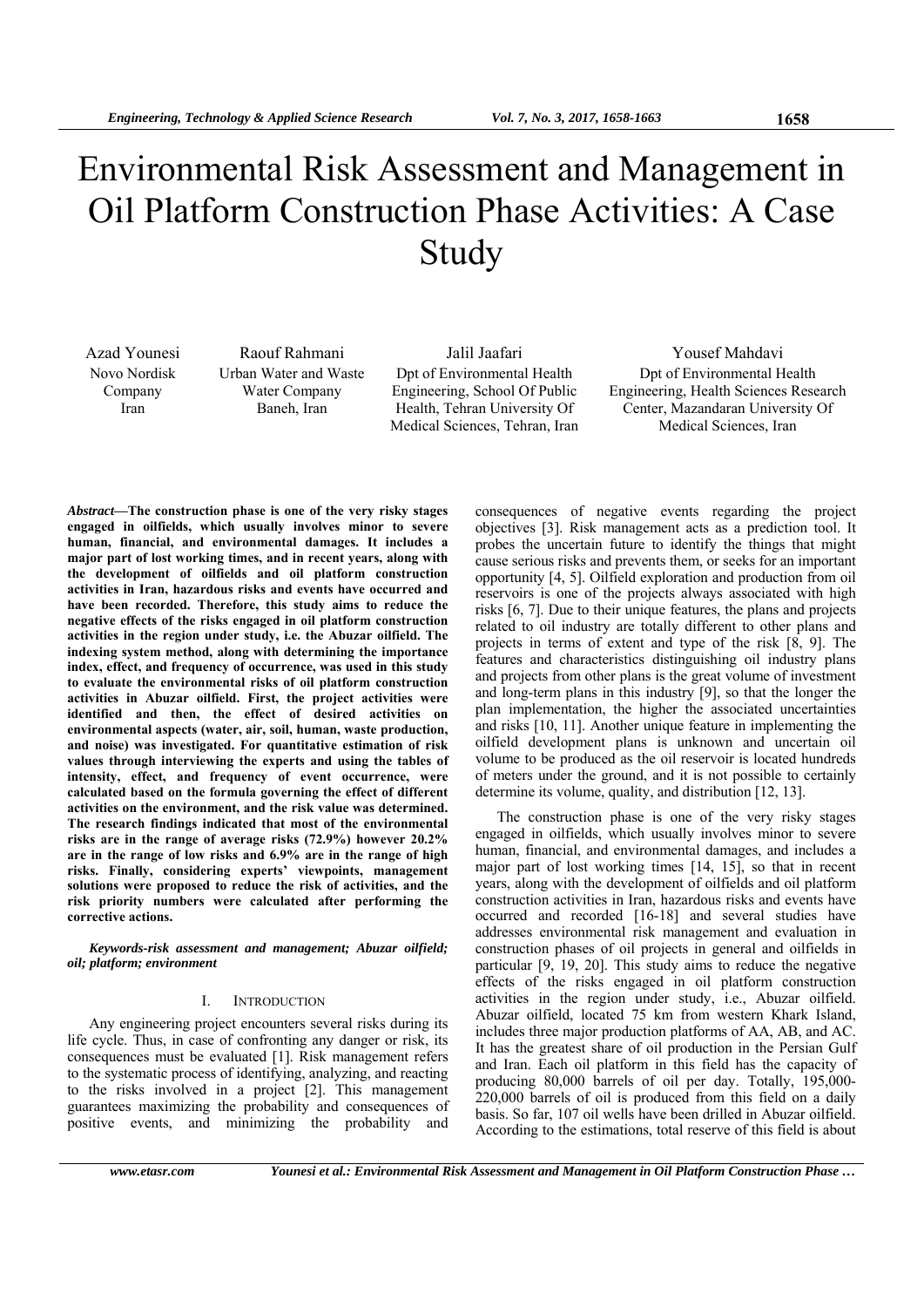4 billion barrels of oil, 20% of which can be produced. The current production capacity of Abuzar oilfield is 240,000 barrels per day. Given the great oil volume of this field and the importance of oil platform construction risks due to the risky operations involved, risk assessment in Abuzar oilfield is necessary. Efforts have been made in this study to thoroughly investigate and identify the activities performed in the site and determine their potential damages in order to take the necessary measures for environmental risk management and reducing the risks prevailing in the site.

## II. METHOD

The environmental risk assessment method used in this study has a general application in a wide range of risks [21].

According to this model, the primary focus is on identifying the plan activities. The plan activities were completely identified based on the field visits from Abuzar oilfield platform construction plan. Then, the effect of the desired activities on environmental aspects (water, air, soil, human, waste production, and noise) were investigated. In order to specify and classify the unexpected activities and events leasing to environmental risks in the projects, the unexpected activities and events in Abuzar oilfield platform construction and their effects on environmental aspects were identified by investigating valid and scientific documents and expert survey, reported in Table I.

| <b>TABLE</b> ) | UNEXPECTED ACTIVITIES AND EVENTS IN THE OPERATIONAL SITE OF CONSTRUCTING ABUZAR OILFIELD PLATFORMS AND THEIR EFFECTS ON |
|----------------|-------------------------------------------------------------------------------------------------------------------------|
|                | ENVIRONMENTAL ASPECTS                                                                                                   |

| No.             | <b>Activities</b>                                                                                    | Water<br>pollution                 | Air<br>pollution         | Soil<br>pollution                  | <b>Noise</b>                               | Waste                              | <b>Effect on human</b><br>health |
|-----------------|------------------------------------------------------------------------------------------------------|------------------------------------|--------------------------|------------------------------------|--------------------------------------------|------------------------------------|----------------------------------|
| $\mathbf{1}$    | Pipe and equipment transportation                                                                    | $\blacksquare$                     |                          |                                    | $\ast$                                     |                                    |                                  |
| $\overline{c}$  | Pipe and equipment lifting and displacing                                                            | $\mathbf{r}$                       | *                        | *                                  | $\ast$                                     | $\blacksquare$                     | $\ast$                           |
| 3               | Gouging (preparing the welding point to complete the<br>welding process)                             | $\overline{\phantom{a}}$           | $\ast$                   | $\ast$                             | $\ast$                                     | $\ast$                             | $\ast$                           |
| $\overline{4}$  | Pulverizing and using stone grinding device                                                          | $\blacksquare$                     | $\ast$                   | $\ast$                             | $\ast$                                     | $\ast$                             | $\ast$                           |
| 5               | Pipe insulation                                                                                      | $\blacksquare$                     | $\ast$                   | $\ast$                             | $\blacksquare$                             | $\ast$                             | $\ast$                           |
| 6               | Acetylene production and distribution                                                                | $\ast$                             | $\ast$                   | *                                  | $\frac{1}{2}$                              | $\ast$                             | $\ast$                           |
| $\overline{7}$  | Hydrostatic pressure test                                                                            | $\overline{a}$                     | $\ast$                   | $\ast$                             | $\ast$                                     |                                    | $\ast$                           |
| 8               | Scaffolding                                                                                          | $\overline{a}$                     | $\sim$                   | $\overline{\phantom{a}}$           | $\blacksquare$                             | $\ast$                             | $\ast$                           |
| 9               | Construction and repair of access roads                                                              | $\ast$                             | $\ast$                   | $\ast$                             | $\ast$                                     | $\ast$                             | $\ast$                           |
| 10              | Digging foundation, piling, flooring, and soil compression                                           | $\ast$                             | $\ast$                   | *                                  | $\ast$                                     | $\ast$                             | $\ast$                           |
| 11              | Storing the equipment, pipes, goods, and chemicals                                                   | $\overline{\phantom{a}}$           | $\ast$                   | *                                  | $\ast$                                     | $\ast$                             | $\ast$                           |
| 12              | Painting                                                                                             | $\sim$                             | $\ast$                   | $\blacksquare$                     | $\ast$                                     | $\ast$                             | $\ast$                           |
| 13              | Tension removal                                                                                      | $\blacksquare$                     | $\ast$                   | $\blacksquare$                     | $\blacksquare$                             | $\ast$                             | $\ast$                           |
| 14              | Sand blast                                                                                           | $\sim$                             | $\ast$                   | $\ast$                             | $\ast$                                     | $\ast$                             | $\ast$                           |
| 15              | Secondary events, including fire and explosion caused by the<br>adjacent projects                    | $\ast$                             | $\ast$                   | $\ast$                             | $\ast$                                     | $\ast$                             | $\ast$                           |
| 16              | Maritime transportation and unloading                                                                | $\ast$                             | $\ast$                   | $\overline{a}$                     | $\ast$                                     | $\ast$                             | $\ast$                           |
| 17              | Gasoline reservoir test                                                                              | $\sim$                             | $\ast$                   | $\overline{\phantom{a}}$           | $\ast$                                     | $\blacksquare$                     | $\ast$                           |
| 18              | Running electricity networks                                                                         | $\overline{a}$                     | $\sim$                   | $\overline{a}$                     | $\overline{a}$                             | $\ast$                             | $\ast$                           |
| 19              | Solid waste production                                                                               | $\ast$                             | $\ast$                   | $\ast$                             | $\overline{a}$                             | $\blacksquare$                     | $\blacksquare$                   |
| 20              | Wastewater production                                                                                | $\ast$                             | $\ast$                   | $\ast$                             | $\blacksquare$                             | $\sim$                             | $\blacksquare$                   |
| $\overline{21}$ | Emergency evacuation under emergency situations                                                      | $\ast$                             | $\overline{\phantom{a}}$ | $\ast$                             | $\ast$                                     | $\overline{a}$                     | $\ast$                           |
| 22              | Industrial radiography                                                                               | $\ast$                             | $\ast$                   | $\ast$                             | $\overline{a}$                             | $\ast$                             | $\ast$                           |
| 23              | Non-destructive tests                                                                                | $\blacksquare$                     | $\ast$                   | *                                  | ٠                                          | $\ast$                             | $\ast$                           |
| 24              | Welding, electrode cutting, and electrode warming                                                    | $\overline{\phantom{a}}$           | $\ast$                   | *                                  | $\ast$                                     | $\ast$                             | $\ast$                           |
| 25              | Manual air and gas cutting, assembling                                                               | $\overline{a}$                     | $\ast$                   | $\ast$                             | $\ast$                                     | $\ast$                             | $\ast$                           |
| 26              | Working in closed environment                                                                        | $\blacksquare$                     | $\ast$                   | $\ast$                             | $\ast$                                     | $\ast$                             | $\ast$                           |
| 27              | De-rusting operations                                                                                | $\overline{\phantom{a}}$           | $\ast$                   | $\ast$                             | $\ast$                                     | $\ast$                             | $\ast$                           |
| 28              | Carpentry and wood cutting                                                                           | $\overline{a}$                     | $\ast$                   | $\ast$                             | $\ast$                                     | $\ast$                             | $\ast$                           |
| 29              | Green space and gardening                                                                            | $\ast$                             | $\overline{\phantom{a}}$ | *                                  | $\ast$                                     | $\ast$                             | $\ast$                           |
| 30              | Fiberglass pulp cutting                                                                              | $\sim$                             | $\ast$<br>$\ast$         | $\ast$<br>$\ast$                   | $\ast$                                     | $\ast$                             | $\ast$                           |
| 31              | Repairing the machinery                                                                              | $\overline{\phantom{a}}$<br>$\ast$ | $\ast$                   |                                    | $\overline{a}$<br>$\ast$                   | $\blacksquare$<br>×                | $\mathbf{r}$<br>$\ast$           |
| 32              | Cooking                                                                                              | $\ast$                             | $\ast$                   | $\overline{\phantom{a}}$<br>$\ast$ |                                            | $\ast$                             | $\ast$                           |
| 33              | Fire fighting                                                                                        |                                    | $\ast$                   | $\ast$                             | $\overline{a}$<br>$\ast$                   | $\ast$                             | $\ast$                           |
| 34              | Waste incineration                                                                                   | $\overline{\phantom{a}}$           | $\ast$                   | $\ast$                             | $\ast$                                     |                                    | $\ast$                           |
| 35              | Waste production and industrial waste storage<br>Using heavy and light vehicles in the site and road | $\blacksquare$                     | $\ast$                   | *                                  | $\ast$                                     |                                    | $\ast$                           |
| 36              | Tour living, working in onshore and operational site                                                 | $\overline{\phantom{a}}$           | $\ast$                   | $\ast$                             |                                            | $\overline{\phantom{a}}$<br>$\ast$ | $\ast$                           |
| 37<br>38        | Health care                                                                                          | $\blacksquare$<br>$\sim$           | $\sim$                   | $\overline{\phantom{a}}$           | $\overline{a}$<br>$\overline{\phantom{a}}$ | $\ast$                             | $\ast$                           |
| 39              | Manual transportation                                                                                | $\sim$                             | $\overline{\phantom{a}}$ | $\overline{a}$                     | $\overline{a}$                             | $\ast$                             | $\blacksquare$                   |
| 40              | Site visitors                                                                                        | $\overline{a}$                     | $\overline{a}$           | $\overline{a}$                     | $\overline{a}$                             | $\sim$                             | $\ast$                           |
| 41              | MT and PT destructive tests                                                                          |                                    | $\ast$                   | $\overline{\phantom{a}}$           |                                            | $\ast$                             | $\ast$                           |
| 42              | War, earthquake, and Tsunami                                                                         | $\blacksquare$<br>$\ast$           | *                        | *                                  | $\overline{\phantom{a}}$<br>$\ast$         | $\ast$                             | $\ast$                           |
| 43              | Ultrasonic tests and phase array                                                                     | $\overline{\phantom{a}}$           | $\ast$                   | $\overline{\phantom{a}}$           | $\overline{a}$                             | $\ast$                             | $\ast$                           |
|                 |                                                                                                      |                                    |                          |                                    |                                            |                                    |                                  |

*www.etasr.com Younesi et al.: Environmental Risk Assessment and Management in Oil Platform Construction Phase …*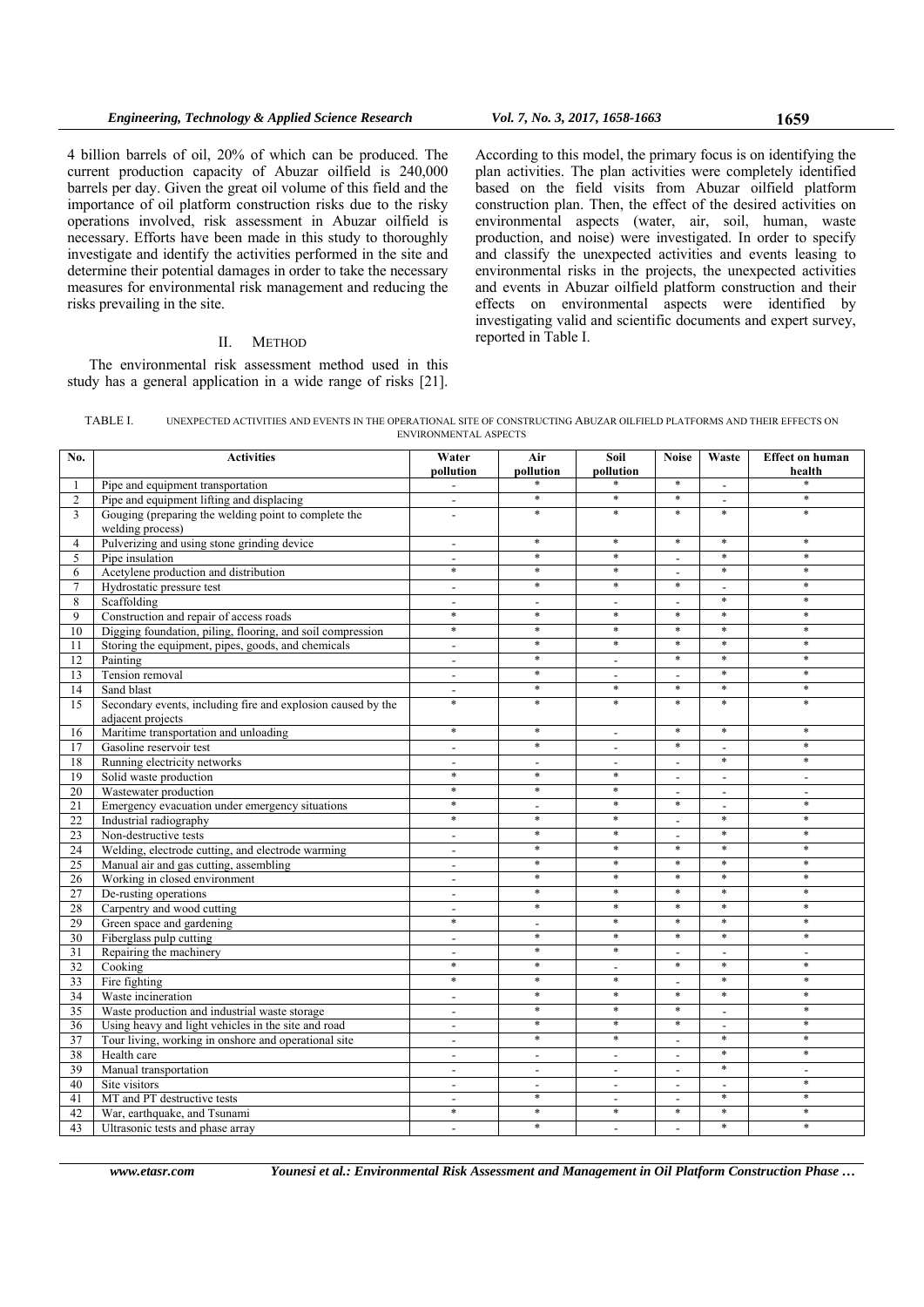Quantitative estimation of risk values was performed through interviewing the experts, including the professionals in the fields of environment and HSE, who have a comprehensive knowledge about the site under study, and using the tables of intensity, effect, and frequency of event occurrence. Environmental risk values were calculated based on the following formula [23] governing the effect of different activities on the environment:

*Environmental risk = the effect of activity on environmental aspects × the importance of activity in environmental aspects × the frequency of event occurrence*.

and the risk value was quantitatively determined, and recorded in the RPN column of a prepared datasheet before performing the corrective actions [22]. After determining the activities and identifying the effects of air, soil, and water pollution, noise, waste, and the damage caused by these activities in order to quantify the risk associated with them, Table II of importance, effect, and frequency of event occurrence was created.

The risk level based on importance, effect, and frequency of event occurrence is as the following [24, 25] (Table III):

- A. Low risk: 1-14
- B. Moderate risk: 15-79
- C. High risk: 80-125

TABLE II. RISK CLASSIFICATION MATRIX BASED ON IMPORTANCE, EFFECT, AND FREQUENCY OF EVENT OCCURRENCE

| importance<br>effect |    | າ  |    |     |                | frequency |
|----------------------|----|----|----|-----|----------------|-----------|
|                      |    |    |    |     |                |           |
|                      |    |    |    | 10  | 2 <sup>c</sup> |           |
|                      |    | 9  |    | 36  |                |           |
|                      | 16 | 32 | 48 | 64  | 80             |           |
|                      | 35 | 50 |    | 100 |                |           |

After determining the type of risk, a complete list of actions to control and reduce the risk values were developed and discussed in an expert meeting. The best actions were selected by the experts and its list was confirmed by the risk assessment team, so that it could be announced to the project manager in order to reduce environmental risks. Finally, the risk value was determined quantitatively after performing the corrective actions.

## III. RESEARCH FINDINGS

The environmental risk values determined based on the results of field visits and related expert meetings for Abuzar oilfield platforms are given in Table IV. An example of calculating the environmental risks caused by project activities before/after performing the corrective actions is shown in this table. Following, the analysis results of Abuzar oilfield platform are explained. Furthermore, according to Table V, quantitative risk assessment during construction showed that 20.2% of risks had the numerical values in the range of 1-14 (low), 72.9% of the risks had numerical values in the range of

15-79 (moderate risk), and 6.9% of the risks had numerical values greater than 80 (Figure 1). According to the management strategies proposed in this stage to remove, reduce, and control environmental risk, a re-evaluation was performed on the project risk values after performing corrective actions, and the number of project risks decreased according to Table VI after performing corrective actions. According to Table VI, quantitative evaluation of environmental risks involved in the project during construction after performing corrective actions showed that 80.3% environmental risks involved in construction phase are low risks, 19.7% of the risks are moderate risks (15-79), and 100% of the high risks were removed after performing corrective actions (Figure 2).

TABLE III. IMPORTANCE, EFFECT, AND FREQUENCY OF EVENT OCCURRENCE ON ENVIRONMENTAL ASPECTS

| <b>Numerical</b><br>Index                                     | Importance                                                               | <b>Effect</b>            | Frequency                            |
|---------------------------------------------------------------|--------------------------------------------------------------------------|--------------------------|--------------------------------------|
| 1                                                             | An insignificant amount<br>(if any) is distributed in<br>the environment |                          | Never or less<br>than once a<br>year |
| $\mathcal{L}$                                                 | A little amount is<br>distributed in the<br>environment                  |                          | Once in a 1-3<br>years               |
| 3                                                             | An average amount is<br>distributed in the<br>environment                | Has an<br>average effect | Once a month<br>to once a year       |
| 4                                                             | A great amount is<br>distributed in the<br>environment                   |                          | Once a week<br>to once a<br>month    |
| Distribution completely<br>5<br>depends on the<br>environment |                                                                          | Has a direct<br>effect   | Once a day to<br>once a week         |







Fig. 2. Percentage of different environmental risks involved in the project after performing corrective actions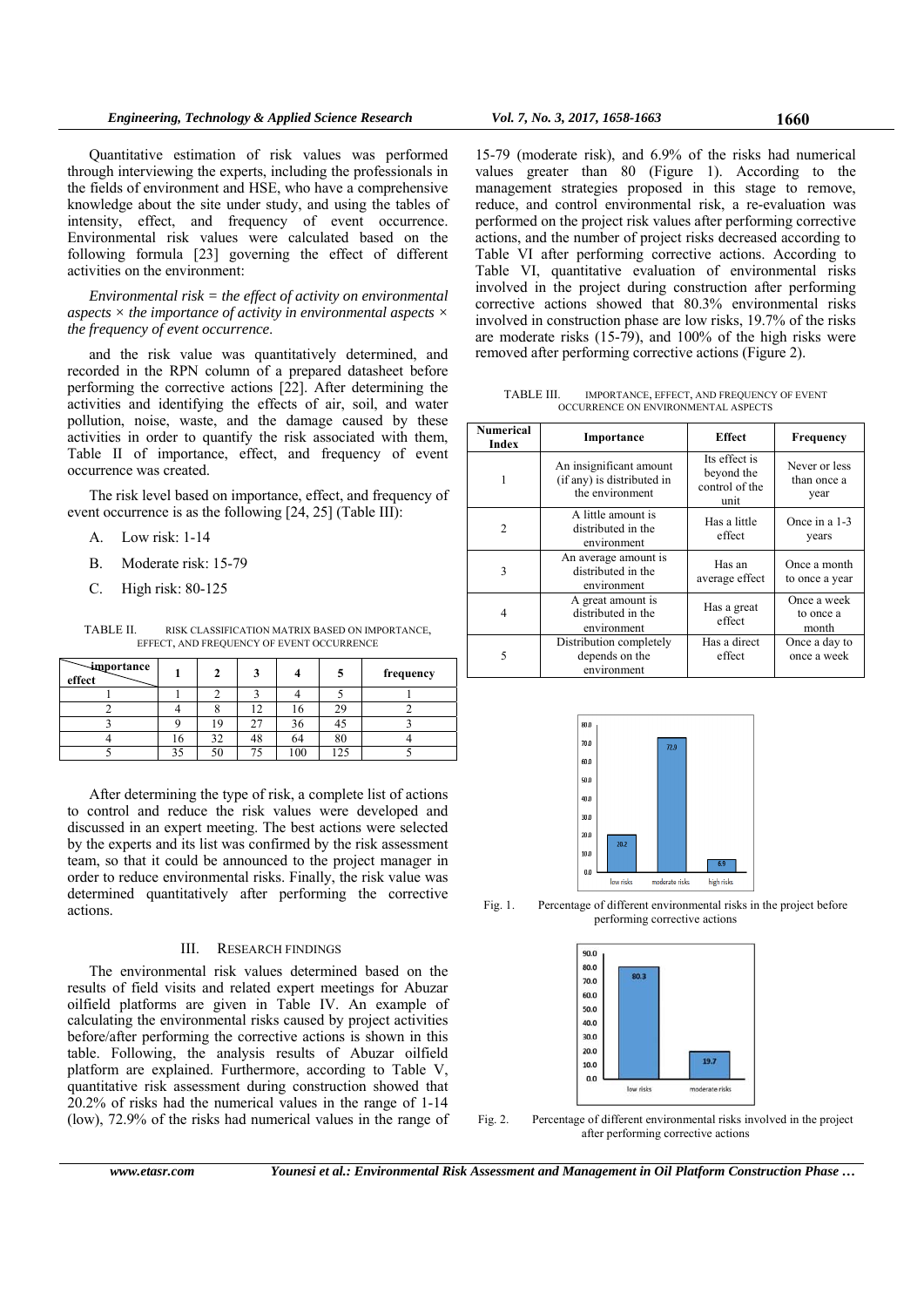#### TABLE IV. ENVIRONMENTAL RISKS CAUSED BY PROJECT ACTIVITIES BEFORE/AFTER PERFORMING CORRECTIVE ACTIONS

| actions<br>actions<br>46<br>58.9<br>Pipe and equipment transportation<br>112<br>1<br>Pipe and equipment lifting and displacing<br>112<br>46<br>58.9<br>$\overline{c}$<br>105<br>42<br>3<br>Using heavy and light vehicles in the site and road<br>60.0<br>$\overline{4}$<br>74<br>32<br>56.8<br>Gouging<br>5<br>85<br>Pulverizing and using stone grinding device<br>140<br>39.3<br>Pipe insulation<br>95<br>35<br>6<br>63.2<br>Acetylene production and distribution<br>160<br>80<br>7<br>50.0<br>8<br>Pressure test<br>78<br>38<br>51.3<br>$\overline{25}$<br>9<br>56<br>55.4<br>Scaffolding<br>10<br>74<br>Construction and repair of access roads<br>24<br>67.6<br>112<br>39.3<br>11<br>Digging foundation, piling, flooring, and soil compression<br>68<br>12<br>Storing the equipment, pipes, goods, and chemicals<br>160<br>64<br>60.0<br>13<br>76<br>20<br>73.7<br>Painting<br>14<br>Tension removal<br>145<br>60<br>58.6<br>15<br>245<br>120<br>51.0<br>Sand blast<br>Secondary events, including fire and explosion caused by the<br>188<br>16<br>160<br>14.9<br>adjacent projects<br>17<br>War, earthquake, and Tsunami<br>242<br>204<br>15.7<br>18<br>Maritime transportation and unloading<br>74<br>40<br>45.9<br>19<br>$\overline{32}$<br>Gasoline reservoir test<br>70<br>54.3<br>20<br>Running electricity networks<br>20<br>10<br>50.0<br>$21\,$<br>Solid waste production<br>314<br>70<br>77.7<br>22<br>Wastewater production<br>380<br>120<br>68.4<br>23<br>Emergency evacuation<br>44<br>25<br>43.2<br>$\overline{24}$<br>112<br>Industrial radiography<br>314<br>64.3<br>Working with cutting device, including CNC (Muller) and hand-<br>44<br>25<br>124<br>64.5<br>held torches<br>Gas welding and electrode cutting in open and closed<br>26<br>160<br>52<br>67.5<br>environment<br>27<br>Manual air and gas cutting, assembling<br>110<br>65.5<br>38<br>Working in closed environment<br>276<br>124<br>55.1<br>28<br>29<br>$78\,$<br>32<br>59.0<br>De-rusting operations<br>$\overline{30}$<br>Carpentry and wood cutting<br>124<br>56<br>54.8<br>$\overline{31}$<br>44<br>Green space and gardening<br>98<br>55.1<br>32<br>Fiberglass pulp cutting<br>120<br>52<br>56.7<br>84<br>33<br>Repairing the machinery<br>262<br>67.9<br>Cooking<br>34<br>244<br>82<br>66.4<br>Fire fighting<br>35<br>110<br>56<br>49.1<br>36<br>Waste incineration<br>64<br>52.9<br>136<br>$\overline{37}$<br>Waste production and industrial waste storage<br>202<br>88<br>56.4<br>38<br>286<br>72<br>Working in onshore and working in site<br>74.8<br>74<br>39<br>12<br>83.8<br>Health care<br>40<br>32<br>Manual transportation<br>108<br>70.4<br>Site visitors<br>36<br>12<br>66.7<br>41<br>42<br>MT and PT destructive tests<br>70<br>10<br>85.7<br>43<br>64<br>$\overline{22}$<br>Ultrasonic tests and phase array<br>65.5 | No. | <b>Activity</b> | <b>Risk estimation before</b><br>performing the corrective | <b>Risk estimation after</b><br>performing the corrective | Decrease in risk<br>value $(\% )$ |
|--------------------------------------------------------------------------------------------------------------------------------------------------------------------------------------------------------------------------------------------------------------------------------------------------------------------------------------------------------------------------------------------------------------------------------------------------------------------------------------------------------------------------------------------------------------------------------------------------------------------------------------------------------------------------------------------------------------------------------------------------------------------------------------------------------------------------------------------------------------------------------------------------------------------------------------------------------------------------------------------------------------------------------------------------------------------------------------------------------------------------------------------------------------------------------------------------------------------------------------------------------------------------------------------------------------------------------------------------------------------------------------------------------------------------------------------------------------------------------------------------------------------------------------------------------------------------------------------------------------------------------------------------------------------------------------------------------------------------------------------------------------------------------------------------------------------------------------------------------------------------------------------------------------------------------------------------------------------------------------------------------------------------------------------------------------------------------------------------------------------------------------------------------------------------------------------------------------------------------------------------------------------------------------------------------------------------------------------------------------------------------------------------------------------------------------------------------------------------------------------------------------------------------------------------------------------------------------------------------------------------------------------------------------------------------------------------------------------------------------------------------------------------------------------------------------------------------------|-----|-----------------|------------------------------------------------------------|-----------------------------------------------------------|-----------------------------------|
|                                                                                                                                                                                                                                                                                                                                                                                                                                                                                                                                                                                                                                                                                                                                                                                                                                                                                                                                                                                                                                                                                                                                                                                                                                                                                                                                                                                                                                                                                                                                                                                                                                                                                                                                                                                                                                                                                                                                                                                                                                                                                                                                                                                                                                                                                                                                                                                                                                                                                                                                                                                                                                                                                                                                                                                                                                      |     |                 |                                                            |                                                           |                                   |
|                                                                                                                                                                                                                                                                                                                                                                                                                                                                                                                                                                                                                                                                                                                                                                                                                                                                                                                                                                                                                                                                                                                                                                                                                                                                                                                                                                                                                                                                                                                                                                                                                                                                                                                                                                                                                                                                                                                                                                                                                                                                                                                                                                                                                                                                                                                                                                                                                                                                                                                                                                                                                                                                                                                                                                                                                                      |     |                 |                                                            |                                                           |                                   |
|                                                                                                                                                                                                                                                                                                                                                                                                                                                                                                                                                                                                                                                                                                                                                                                                                                                                                                                                                                                                                                                                                                                                                                                                                                                                                                                                                                                                                                                                                                                                                                                                                                                                                                                                                                                                                                                                                                                                                                                                                                                                                                                                                                                                                                                                                                                                                                                                                                                                                                                                                                                                                                                                                                                                                                                                                                      |     |                 |                                                            |                                                           |                                   |
|                                                                                                                                                                                                                                                                                                                                                                                                                                                                                                                                                                                                                                                                                                                                                                                                                                                                                                                                                                                                                                                                                                                                                                                                                                                                                                                                                                                                                                                                                                                                                                                                                                                                                                                                                                                                                                                                                                                                                                                                                                                                                                                                                                                                                                                                                                                                                                                                                                                                                                                                                                                                                                                                                                                                                                                                                                      |     |                 |                                                            |                                                           |                                   |
|                                                                                                                                                                                                                                                                                                                                                                                                                                                                                                                                                                                                                                                                                                                                                                                                                                                                                                                                                                                                                                                                                                                                                                                                                                                                                                                                                                                                                                                                                                                                                                                                                                                                                                                                                                                                                                                                                                                                                                                                                                                                                                                                                                                                                                                                                                                                                                                                                                                                                                                                                                                                                                                                                                                                                                                                                                      |     |                 |                                                            |                                                           |                                   |
|                                                                                                                                                                                                                                                                                                                                                                                                                                                                                                                                                                                                                                                                                                                                                                                                                                                                                                                                                                                                                                                                                                                                                                                                                                                                                                                                                                                                                                                                                                                                                                                                                                                                                                                                                                                                                                                                                                                                                                                                                                                                                                                                                                                                                                                                                                                                                                                                                                                                                                                                                                                                                                                                                                                                                                                                                                      |     |                 |                                                            |                                                           |                                   |
|                                                                                                                                                                                                                                                                                                                                                                                                                                                                                                                                                                                                                                                                                                                                                                                                                                                                                                                                                                                                                                                                                                                                                                                                                                                                                                                                                                                                                                                                                                                                                                                                                                                                                                                                                                                                                                                                                                                                                                                                                                                                                                                                                                                                                                                                                                                                                                                                                                                                                                                                                                                                                                                                                                                                                                                                                                      |     |                 |                                                            |                                                           |                                   |
|                                                                                                                                                                                                                                                                                                                                                                                                                                                                                                                                                                                                                                                                                                                                                                                                                                                                                                                                                                                                                                                                                                                                                                                                                                                                                                                                                                                                                                                                                                                                                                                                                                                                                                                                                                                                                                                                                                                                                                                                                                                                                                                                                                                                                                                                                                                                                                                                                                                                                                                                                                                                                                                                                                                                                                                                                                      |     |                 |                                                            |                                                           |                                   |
|                                                                                                                                                                                                                                                                                                                                                                                                                                                                                                                                                                                                                                                                                                                                                                                                                                                                                                                                                                                                                                                                                                                                                                                                                                                                                                                                                                                                                                                                                                                                                                                                                                                                                                                                                                                                                                                                                                                                                                                                                                                                                                                                                                                                                                                                                                                                                                                                                                                                                                                                                                                                                                                                                                                                                                                                                                      |     |                 |                                                            |                                                           |                                   |
|                                                                                                                                                                                                                                                                                                                                                                                                                                                                                                                                                                                                                                                                                                                                                                                                                                                                                                                                                                                                                                                                                                                                                                                                                                                                                                                                                                                                                                                                                                                                                                                                                                                                                                                                                                                                                                                                                                                                                                                                                                                                                                                                                                                                                                                                                                                                                                                                                                                                                                                                                                                                                                                                                                                                                                                                                                      |     |                 |                                                            |                                                           |                                   |
|                                                                                                                                                                                                                                                                                                                                                                                                                                                                                                                                                                                                                                                                                                                                                                                                                                                                                                                                                                                                                                                                                                                                                                                                                                                                                                                                                                                                                                                                                                                                                                                                                                                                                                                                                                                                                                                                                                                                                                                                                                                                                                                                                                                                                                                                                                                                                                                                                                                                                                                                                                                                                                                                                                                                                                                                                                      |     |                 |                                                            |                                                           |                                   |
|                                                                                                                                                                                                                                                                                                                                                                                                                                                                                                                                                                                                                                                                                                                                                                                                                                                                                                                                                                                                                                                                                                                                                                                                                                                                                                                                                                                                                                                                                                                                                                                                                                                                                                                                                                                                                                                                                                                                                                                                                                                                                                                                                                                                                                                                                                                                                                                                                                                                                                                                                                                                                                                                                                                                                                                                                                      |     |                 |                                                            |                                                           |                                   |
|                                                                                                                                                                                                                                                                                                                                                                                                                                                                                                                                                                                                                                                                                                                                                                                                                                                                                                                                                                                                                                                                                                                                                                                                                                                                                                                                                                                                                                                                                                                                                                                                                                                                                                                                                                                                                                                                                                                                                                                                                                                                                                                                                                                                                                                                                                                                                                                                                                                                                                                                                                                                                                                                                                                                                                                                                                      |     |                 |                                                            |                                                           |                                   |
|                                                                                                                                                                                                                                                                                                                                                                                                                                                                                                                                                                                                                                                                                                                                                                                                                                                                                                                                                                                                                                                                                                                                                                                                                                                                                                                                                                                                                                                                                                                                                                                                                                                                                                                                                                                                                                                                                                                                                                                                                                                                                                                                                                                                                                                                                                                                                                                                                                                                                                                                                                                                                                                                                                                                                                                                                                      |     |                 |                                                            |                                                           |                                   |
|                                                                                                                                                                                                                                                                                                                                                                                                                                                                                                                                                                                                                                                                                                                                                                                                                                                                                                                                                                                                                                                                                                                                                                                                                                                                                                                                                                                                                                                                                                                                                                                                                                                                                                                                                                                                                                                                                                                                                                                                                                                                                                                                                                                                                                                                                                                                                                                                                                                                                                                                                                                                                                                                                                                                                                                                                                      |     |                 |                                                            |                                                           |                                   |
|                                                                                                                                                                                                                                                                                                                                                                                                                                                                                                                                                                                                                                                                                                                                                                                                                                                                                                                                                                                                                                                                                                                                                                                                                                                                                                                                                                                                                                                                                                                                                                                                                                                                                                                                                                                                                                                                                                                                                                                                                                                                                                                                                                                                                                                                                                                                                                                                                                                                                                                                                                                                                                                                                                                                                                                                                                      |     |                 |                                                            |                                                           |                                   |
|                                                                                                                                                                                                                                                                                                                                                                                                                                                                                                                                                                                                                                                                                                                                                                                                                                                                                                                                                                                                                                                                                                                                                                                                                                                                                                                                                                                                                                                                                                                                                                                                                                                                                                                                                                                                                                                                                                                                                                                                                                                                                                                                                                                                                                                                                                                                                                                                                                                                                                                                                                                                                                                                                                                                                                                                                                      |     |                 |                                                            |                                                           |                                   |
|                                                                                                                                                                                                                                                                                                                                                                                                                                                                                                                                                                                                                                                                                                                                                                                                                                                                                                                                                                                                                                                                                                                                                                                                                                                                                                                                                                                                                                                                                                                                                                                                                                                                                                                                                                                                                                                                                                                                                                                                                                                                                                                                                                                                                                                                                                                                                                                                                                                                                                                                                                                                                                                                                                                                                                                                                                      |     |                 |                                                            |                                                           |                                   |
|                                                                                                                                                                                                                                                                                                                                                                                                                                                                                                                                                                                                                                                                                                                                                                                                                                                                                                                                                                                                                                                                                                                                                                                                                                                                                                                                                                                                                                                                                                                                                                                                                                                                                                                                                                                                                                                                                                                                                                                                                                                                                                                                                                                                                                                                                                                                                                                                                                                                                                                                                                                                                                                                                                                                                                                                                                      |     |                 |                                                            |                                                           |                                   |
|                                                                                                                                                                                                                                                                                                                                                                                                                                                                                                                                                                                                                                                                                                                                                                                                                                                                                                                                                                                                                                                                                                                                                                                                                                                                                                                                                                                                                                                                                                                                                                                                                                                                                                                                                                                                                                                                                                                                                                                                                                                                                                                                                                                                                                                                                                                                                                                                                                                                                                                                                                                                                                                                                                                                                                                                                                      |     |                 |                                                            |                                                           |                                   |
|                                                                                                                                                                                                                                                                                                                                                                                                                                                                                                                                                                                                                                                                                                                                                                                                                                                                                                                                                                                                                                                                                                                                                                                                                                                                                                                                                                                                                                                                                                                                                                                                                                                                                                                                                                                                                                                                                                                                                                                                                                                                                                                                                                                                                                                                                                                                                                                                                                                                                                                                                                                                                                                                                                                                                                                                                                      |     |                 |                                                            |                                                           |                                   |
|                                                                                                                                                                                                                                                                                                                                                                                                                                                                                                                                                                                                                                                                                                                                                                                                                                                                                                                                                                                                                                                                                                                                                                                                                                                                                                                                                                                                                                                                                                                                                                                                                                                                                                                                                                                                                                                                                                                                                                                                                                                                                                                                                                                                                                                                                                                                                                                                                                                                                                                                                                                                                                                                                                                                                                                                                                      |     |                 |                                                            |                                                           |                                   |
|                                                                                                                                                                                                                                                                                                                                                                                                                                                                                                                                                                                                                                                                                                                                                                                                                                                                                                                                                                                                                                                                                                                                                                                                                                                                                                                                                                                                                                                                                                                                                                                                                                                                                                                                                                                                                                                                                                                                                                                                                                                                                                                                                                                                                                                                                                                                                                                                                                                                                                                                                                                                                                                                                                                                                                                                                                      |     |                 |                                                            |                                                           |                                   |
|                                                                                                                                                                                                                                                                                                                                                                                                                                                                                                                                                                                                                                                                                                                                                                                                                                                                                                                                                                                                                                                                                                                                                                                                                                                                                                                                                                                                                                                                                                                                                                                                                                                                                                                                                                                                                                                                                                                                                                                                                                                                                                                                                                                                                                                                                                                                                                                                                                                                                                                                                                                                                                                                                                                                                                                                                                      |     |                 |                                                            |                                                           |                                   |
|                                                                                                                                                                                                                                                                                                                                                                                                                                                                                                                                                                                                                                                                                                                                                                                                                                                                                                                                                                                                                                                                                                                                                                                                                                                                                                                                                                                                                                                                                                                                                                                                                                                                                                                                                                                                                                                                                                                                                                                                                                                                                                                                                                                                                                                                                                                                                                                                                                                                                                                                                                                                                                                                                                                                                                                                                                      |     |                 |                                                            |                                                           |                                   |
|                                                                                                                                                                                                                                                                                                                                                                                                                                                                                                                                                                                                                                                                                                                                                                                                                                                                                                                                                                                                                                                                                                                                                                                                                                                                                                                                                                                                                                                                                                                                                                                                                                                                                                                                                                                                                                                                                                                                                                                                                                                                                                                                                                                                                                                                                                                                                                                                                                                                                                                                                                                                                                                                                                                                                                                                                                      |     |                 |                                                            |                                                           |                                   |
|                                                                                                                                                                                                                                                                                                                                                                                                                                                                                                                                                                                                                                                                                                                                                                                                                                                                                                                                                                                                                                                                                                                                                                                                                                                                                                                                                                                                                                                                                                                                                                                                                                                                                                                                                                                                                                                                                                                                                                                                                                                                                                                                                                                                                                                                                                                                                                                                                                                                                                                                                                                                                                                                                                                                                                                                                                      |     |                 |                                                            |                                                           |                                   |
|                                                                                                                                                                                                                                                                                                                                                                                                                                                                                                                                                                                                                                                                                                                                                                                                                                                                                                                                                                                                                                                                                                                                                                                                                                                                                                                                                                                                                                                                                                                                                                                                                                                                                                                                                                                                                                                                                                                                                                                                                                                                                                                                                                                                                                                                                                                                                                                                                                                                                                                                                                                                                                                                                                                                                                                                                                      |     |                 |                                                            |                                                           |                                   |
|                                                                                                                                                                                                                                                                                                                                                                                                                                                                                                                                                                                                                                                                                                                                                                                                                                                                                                                                                                                                                                                                                                                                                                                                                                                                                                                                                                                                                                                                                                                                                                                                                                                                                                                                                                                                                                                                                                                                                                                                                                                                                                                                                                                                                                                                                                                                                                                                                                                                                                                                                                                                                                                                                                                                                                                                                                      |     |                 |                                                            |                                                           |                                   |
|                                                                                                                                                                                                                                                                                                                                                                                                                                                                                                                                                                                                                                                                                                                                                                                                                                                                                                                                                                                                                                                                                                                                                                                                                                                                                                                                                                                                                                                                                                                                                                                                                                                                                                                                                                                                                                                                                                                                                                                                                                                                                                                                                                                                                                                                                                                                                                                                                                                                                                                                                                                                                                                                                                                                                                                                                                      |     |                 |                                                            |                                                           |                                   |
|                                                                                                                                                                                                                                                                                                                                                                                                                                                                                                                                                                                                                                                                                                                                                                                                                                                                                                                                                                                                                                                                                                                                                                                                                                                                                                                                                                                                                                                                                                                                                                                                                                                                                                                                                                                                                                                                                                                                                                                                                                                                                                                                                                                                                                                                                                                                                                                                                                                                                                                                                                                                                                                                                                                                                                                                                                      |     |                 |                                                            |                                                           |                                   |
|                                                                                                                                                                                                                                                                                                                                                                                                                                                                                                                                                                                                                                                                                                                                                                                                                                                                                                                                                                                                                                                                                                                                                                                                                                                                                                                                                                                                                                                                                                                                                                                                                                                                                                                                                                                                                                                                                                                                                                                                                                                                                                                                                                                                                                                                                                                                                                                                                                                                                                                                                                                                                                                                                                                                                                                                                                      |     |                 |                                                            |                                                           |                                   |
|                                                                                                                                                                                                                                                                                                                                                                                                                                                                                                                                                                                                                                                                                                                                                                                                                                                                                                                                                                                                                                                                                                                                                                                                                                                                                                                                                                                                                                                                                                                                                                                                                                                                                                                                                                                                                                                                                                                                                                                                                                                                                                                                                                                                                                                                                                                                                                                                                                                                                                                                                                                                                                                                                                                                                                                                                                      |     |                 |                                                            |                                                           |                                   |
|                                                                                                                                                                                                                                                                                                                                                                                                                                                                                                                                                                                                                                                                                                                                                                                                                                                                                                                                                                                                                                                                                                                                                                                                                                                                                                                                                                                                                                                                                                                                                                                                                                                                                                                                                                                                                                                                                                                                                                                                                                                                                                                                                                                                                                                                                                                                                                                                                                                                                                                                                                                                                                                                                                                                                                                                                                      |     |                 |                                                            |                                                           |                                   |
|                                                                                                                                                                                                                                                                                                                                                                                                                                                                                                                                                                                                                                                                                                                                                                                                                                                                                                                                                                                                                                                                                                                                                                                                                                                                                                                                                                                                                                                                                                                                                                                                                                                                                                                                                                                                                                                                                                                                                                                                                                                                                                                                                                                                                                                                                                                                                                                                                                                                                                                                                                                                                                                                                                                                                                                                                                      |     |                 |                                                            |                                                           |                                   |
|                                                                                                                                                                                                                                                                                                                                                                                                                                                                                                                                                                                                                                                                                                                                                                                                                                                                                                                                                                                                                                                                                                                                                                                                                                                                                                                                                                                                                                                                                                                                                                                                                                                                                                                                                                                                                                                                                                                                                                                                                                                                                                                                                                                                                                                                                                                                                                                                                                                                                                                                                                                                                                                                                                                                                                                                                                      |     |                 |                                                            |                                                           |                                   |
|                                                                                                                                                                                                                                                                                                                                                                                                                                                                                                                                                                                                                                                                                                                                                                                                                                                                                                                                                                                                                                                                                                                                                                                                                                                                                                                                                                                                                                                                                                                                                                                                                                                                                                                                                                                                                                                                                                                                                                                                                                                                                                                                                                                                                                                                                                                                                                                                                                                                                                                                                                                                                                                                                                                                                                                                                                      |     |                 |                                                            |                                                           |                                   |
|                                                                                                                                                                                                                                                                                                                                                                                                                                                                                                                                                                                                                                                                                                                                                                                                                                                                                                                                                                                                                                                                                                                                                                                                                                                                                                                                                                                                                                                                                                                                                                                                                                                                                                                                                                                                                                                                                                                                                                                                                                                                                                                                                                                                                                                                                                                                                                                                                                                                                                                                                                                                                                                                                                                                                                                                                                      |     |                 |                                                            |                                                           |                                   |
|                                                                                                                                                                                                                                                                                                                                                                                                                                                                                                                                                                                                                                                                                                                                                                                                                                                                                                                                                                                                                                                                                                                                                                                                                                                                                                                                                                                                                                                                                                                                                                                                                                                                                                                                                                                                                                                                                                                                                                                                                                                                                                                                                                                                                                                                                                                                                                                                                                                                                                                                                                                                                                                                                                                                                                                                                                      |     |                 |                                                            |                                                           |                                   |
|                                                                                                                                                                                                                                                                                                                                                                                                                                                                                                                                                                                                                                                                                                                                                                                                                                                                                                                                                                                                                                                                                                                                                                                                                                                                                                                                                                                                                                                                                                                                                                                                                                                                                                                                                                                                                                                                                                                                                                                                                                                                                                                                                                                                                                                                                                                                                                                                                                                                                                                                                                                                                                                                                                                                                                                                                                      |     |                 |                                                            |                                                           |                                   |
|                                                                                                                                                                                                                                                                                                                                                                                                                                                                                                                                                                                                                                                                                                                                                                                                                                                                                                                                                                                                                                                                                                                                                                                                                                                                                                                                                                                                                                                                                                                                                                                                                                                                                                                                                                                                                                                                                                                                                                                                                                                                                                                                                                                                                                                                                                                                                                                                                                                                                                                                                                                                                                                                                                                                                                                                                                      |     |                 |                                                            |                                                           |                                   |
|                                                                                                                                                                                                                                                                                                                                                                                                                                                                                                                                                                                                                                                                                                                                                                                                                                                                                                                                                                                                                                                                                                                                                                                                                                                                                                                                                                                                                                                                                                                                                                                                                                                                                                                                                                                                                                                                                                                                                                                                                                                                                                                                                                                                                                                                                                                                                                                                                                                                                                                                                                                                                                                                                                                                                                                                                                      |     |                 |                                                            |                                                           |                                   |
|                                                                                                                                                                                                                                                                                                                                                                                                                                                                                                                                                                                                                                                                                                                                                                                                                                                                                                                                                                                                                                                                                                                                                                                                                                                                                                                                                                                                                                                                                                                                                                                                                                                                                                                                                                                                                                                                                                                                                                                                                                                                                                                                                                                                                                                                                                                                                                                                                                                                                                                                                                                                                                                                                                                                                                                                                                      |     |                 |                                                            |                                                           |                                   |
|                                                                                                                                                                                                                                                                                                                                                                                                                                                                                                                                                                                                                                                                                                                                                                                                                                                                                                                                                                                                                                                                                                                                                                                                                                                                                                                                                                                                                                                                                                                                                                                                                                                                                                                                                                                                                                                                                                                                                                                                                                                                                                                                                                                                                                                                                                                                                                                                                                                                                                                                                                                                                                                                                                                                                                                                                                      |     |                 |                                                            |                                                           |                                   |

TABLE V. TYPE AND VALUE OF THE ENVIRONMENTAL RISKS DURING **CONSTRUCTION** 

| <b>Risk classification</b> | The number of environmental risks in<br>construction phase |
|----------------------------|------------------------------------------------------------|
| Low risks $(1-14)$         |                                                            |
| Moderate risks (15-79)     |                                                            |
| High risks $(80-125)$      |                                                            |
| total                      |                                                            |

According to Table VII, the number of low environmental risks during construction phase after performing corrective actions increased from 38 to 151, which indicates 74.84% increase in low risks after performing corrective actions.

Moreover, the number of moderate environmental risks during construction phase after performing corrective actions decreased from 137 to 37, which indicates 72.98% decrease in moderate risks involved in construction phase. The number of environmental risks with values greater than 80 also reached zero, which indicates 100% decrease in high environmental risks after performing corrective actions.

## IV. DISCUSSION AND CONCLUSION

Among all oil companies and installations, the oil platforms and production facilities, especially compared to onshore and offshore facilities, are of great importance in terms of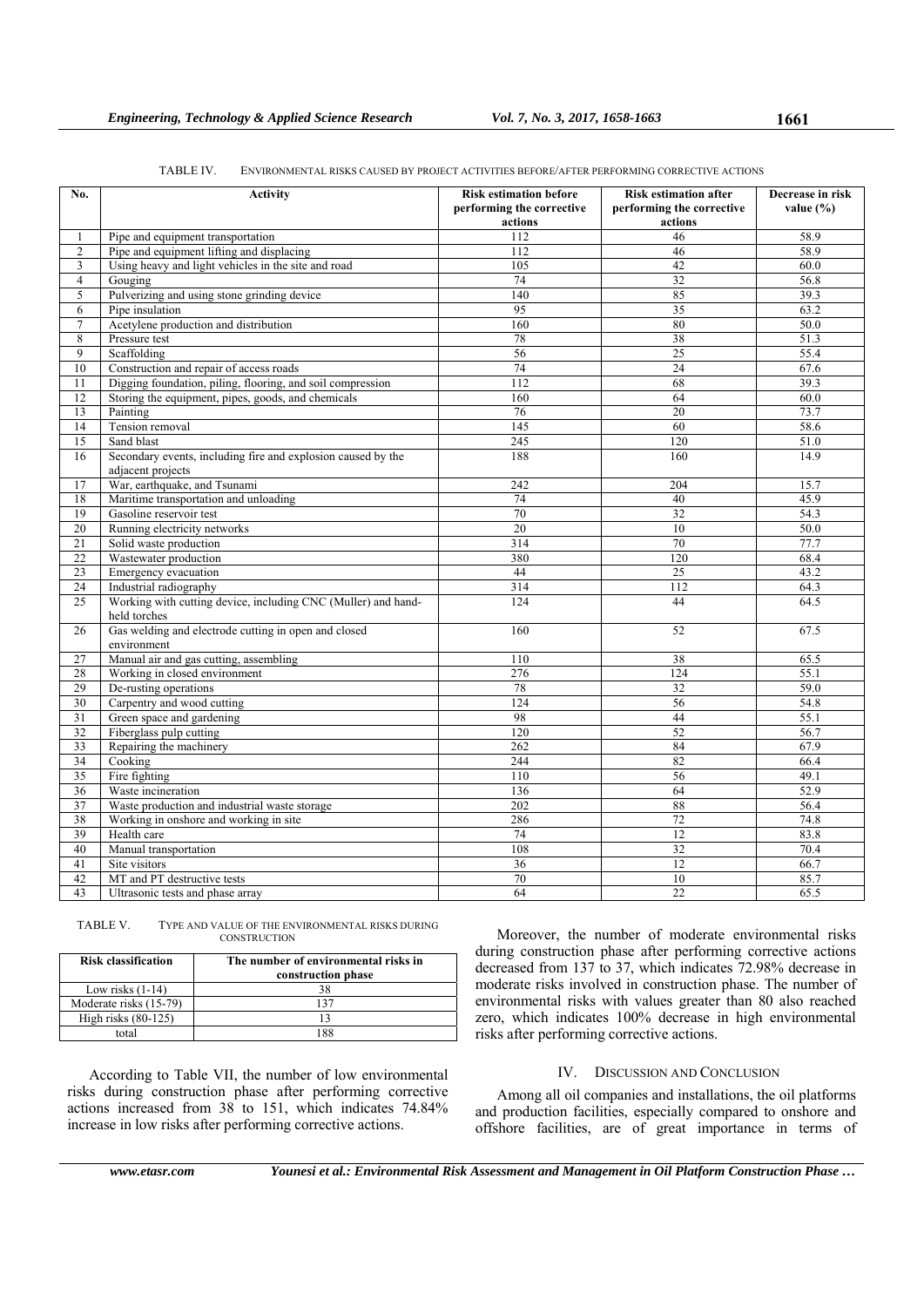environmental damages due to their distance from the beach, great number of personnel, significant reserves of hydrocarbon and chemicals, unique operational conditions, and the potential to cause huge industrial accidents. Therefore, knowing about their environmental aspects and consequences has an important and valuable role. Final results in this study indicated that the construction phase is one of the very risky stages engaged in oilfields, which usually involves minor to severe environmental damages. Most of the environmental damages are in the range of moderate risks (72.9%), 20.2% are in the range of low risks, and 6.9% are in the range of high risks.

TABLE VI. QUANTITATIVE EVALUATION OF ENVIRONMENTAL RISKS INVOLVED IN THE PROJECT DURING CONSTRUCTION AFTER PERFORMING CORRECTIVE ACTIONS

| <b>Risk classification</b> | The number of environmental risks involved<br>in construction phase |
|----------------------------|---------------------------------------------------------------------|
| Low risks $(1-14)$         | 151                                                                 |
| Moderate risks (15-79)     | 37                                                                  |
| High risks $(80-125)$      |                                                                     |
| Total                      | 88                                                                  |

TABLE VII. ESTIMATING THE VALUES OF RISKS INVOVLVED IN THE PROJECT DURING CONSTRUCTION PHASE AFTER PERFORMING CORRECTIVE ACTIONS

| <b>Risk classification</b>                                                                   | The number of environmental<br>risks involved in construction<br>phase |
|----------------------------------------------------------------------------------------------|------------------------------------------------------------------------|
| Percentage of increase in low risks<br>after performing corrective actions (1-<br>14         | 74.84%                                                                 |
| Percentage of decrease in moderate<br>risks after performing corrective<br>actions $(15-79)$ | 72.97%                                                                 |
| Percentage of decrease in high risks<br>after performing corrective actions                  | 100%                                                                   |

The results of [26] on classification of different risks prevailing in the development of oil and gas fields showed that the exploration stage is considered as the riskiest stage in development of an oilfield. Another previous research to evaluate the environmental risk using EFMEA method indicated that the greatest environmental risk is attributed to the construction phase, and 20% of its risk are in the range of low risks, 62% are in the range of medium risk and 18% are in the range of high risk [18]. In [27], authors addressed the evaluation and selection of risk responses of the projects during construction phase. Their results showed that risk evaluation results in a significant improvement in time, cost, and quality of the project during construction phase. In a similar research [28], authors studied environmental risk management and evaluation in Abadan. The purpose of their study was to remove, reduce, and control the existing environmental risks. 57 risk factors were determined during construction phase. Except the 21 environmental risks that were within an acceptable range, all of them were in the range of high risks, and suitable control measures in accordance with the activity or the process had to be taken. In [29], authors investigated the factors associated with event occurrence in the construction phase of oil, gas, and petrochemical projects in Assaluyeh and

identifies four variables contributing in fatal occupational accidents during construction phase of the projects: unsafe conditions, unsafe operations, mismanagement factors, and using defective tools, materials, equipment and machinery, among which the unsafe conditions and mismanagement factors have a greater effect on occurrence of fatal accidents during construction phase.

### V. SUGGESTIONS

The following corrective actions are suggested to reduce the environmental risks identified and minimize them:

*1)* Completing the environmental procedures and guidelines available in form of an integrated management system.

*2)* Holding educational and training courses required for all employees at different levels to increase their level of knowledge and awareness regarding environmental issues. Some of the important environmental educational courses identified during studies, which are necessary to be held for the employees are:

- Professional courses on risk assessment and evaluation for the experts in upper and middle levels
- Professional courses on combating oil pollution
- Managing emergency situation
- Managing the wastes at different levels

*3)* Holding monthly meetings of HSE committee, with presence of the authorities, HSE experts, and contracting representatives in order to investigate the problems and propose a schedule to solve the problems and challenges.

*4)* Integrating the preventive maintenance system in all operational sites under computerized maintenance management system.

*5)* Performing environmental monitoring continuously and according to the integrated management system requirements and self-reported plan of environmental protection agencies.

*6)* Removing the inconsistencies identified in the internal and external audits of the company and performing the corresponding corrective actions.

*7)* Adopting preventive policies to control environmental risks, rather than the current reactive policies and procedures.

*8)* Environmental risk assessment and analyzing the consequences before installing the new equipment or any changes in the process.

*9)* Updating meteorological information (e.g., temperature, humidity, wind direction, wave height, predicting the storm and unfavorable weather conditions).